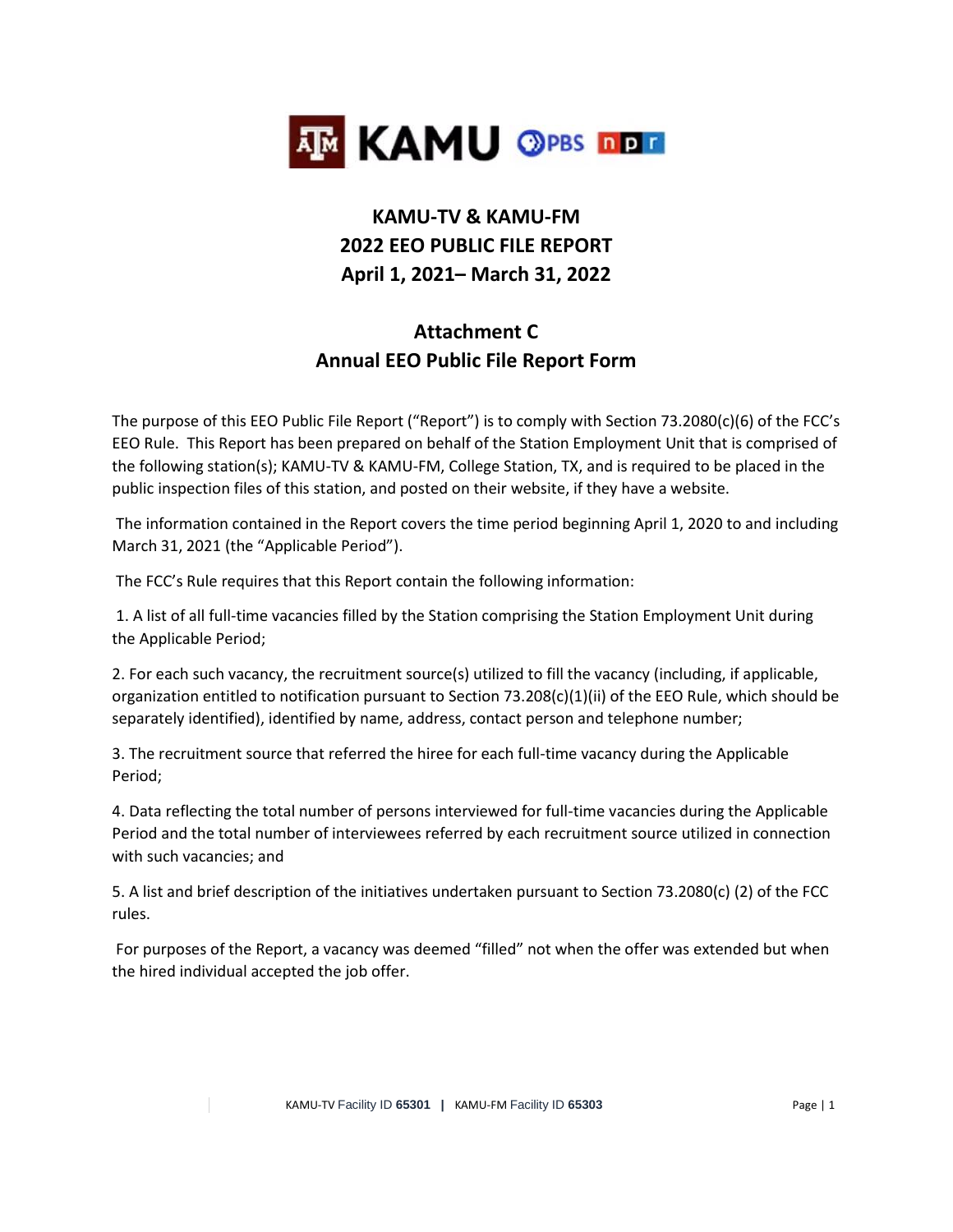## **KAMU-TV & KAMU-FM 2022 EEO PUBLIC FILE REPORT April 1, 2021– March 31, 2022**

#### I. **VACANCY LIST**

II. See Master Recruitment Source List ("MRSL") for recruitment source data

| <b>Job Title:</b>           | <b>Multimedia Production Specialist II</b> |
|-----------------------------|--------------------------------------------|
| <b>Recruitment Sources:</b> | Texas A&M University job posting           |
|                             | Internal candidate                         |
|                             | Higheredjobs.com                           |
|                             | TAMU Campus Student Job Board              |
|                             | Indeed.com                                 |
|                             | Referral                                   |
|                             | LinkedIn                                   |
|                             | Zip Recruiter                              |
| Hired:                      | Jamie Munoz (4/1/2021)                     |
| <b>Applicants:</b>          | 45                                         |
| <b>Hiring Source:</b>       | Indeed.com                                 |
|                             |                                            |

| <b>Job Title:</b>           | Program Coordinator I P9         |
|-----------------------------|----------------------------------|
| <b>Recruitment Sources:</b> | Texas A&M University job posting |
|                             | Internal candidate               |
|                             | Higheredjobs.com                 |
|                             | TAMU campus Student Job Board    |
|                             | Indeed.com                       |
|                             | Referral                         |
| Hired:                      | Lance Cook (6/21/2021)           |
| <b>Applicants:</b>          | 14                               |
| <b>Hiring Source:</b>       | Internal candidate               |

 $\begin{array}{ccc} \hline \end{array}$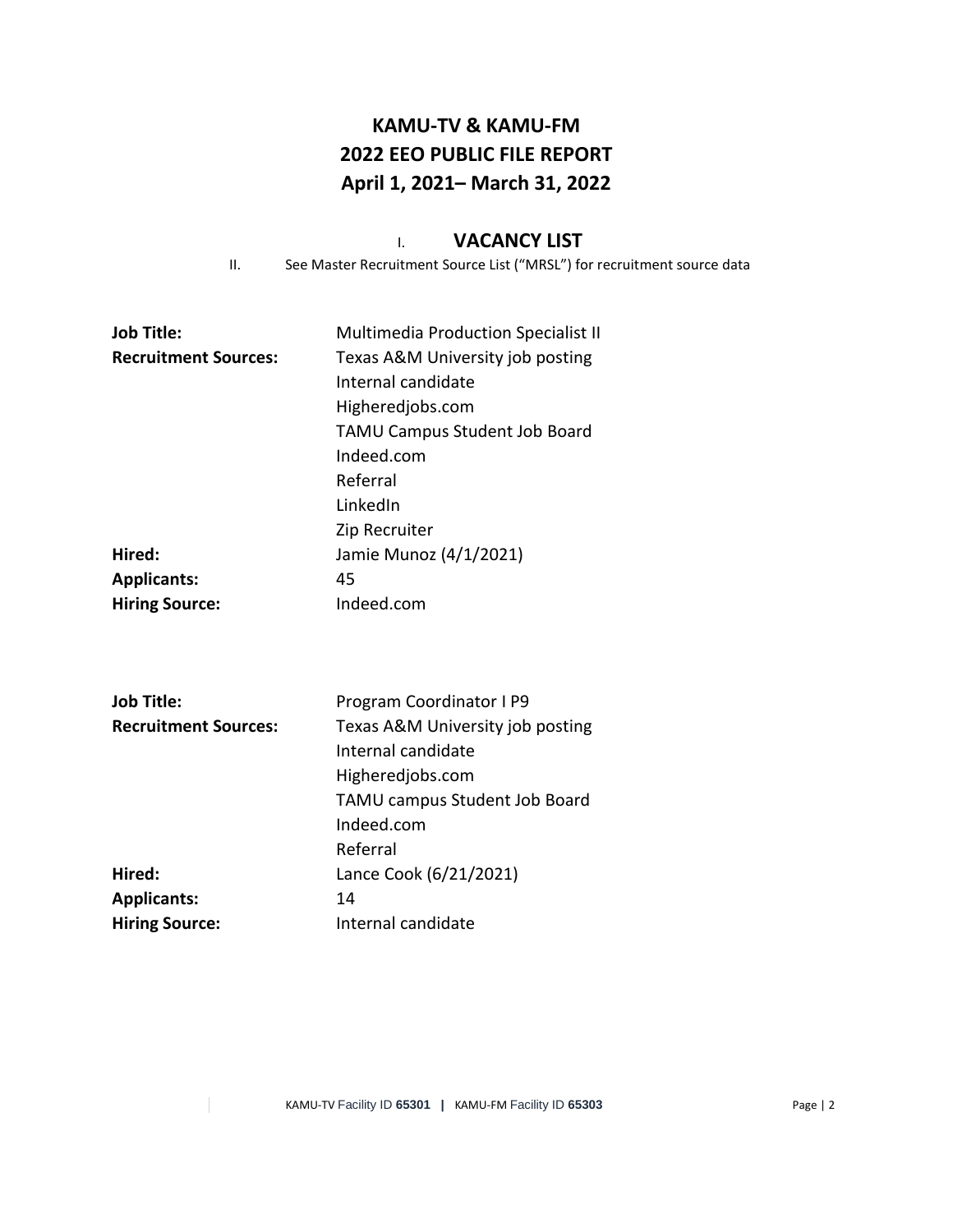| <b>Job Title:</b><br><b>Recruitment Sources:</b> | Program Coordinator I P9<br>Texas A&M University job posting<br>Internal candidate<br>Higheredjobs.com<br><b>TAMU Campus Student Job Board</b><br>Indeed.com<br>Referral<br>LinkedIn<br>Zip Recruiter |
|--------------------------------------------------|-------------------------------------------------------------------------------------------------------------------------------------------------------------------------------------------------------|
| Hired:                                           | Nicholas Erbez (6/21/2021)                                                                                                                                                                            |
| <b>Applicants:</b>                               | 14                                                                                                                                                                                                    |
| <b>Hiring Source:</b>                            | Indeed.com                                                                                                                                                                                            |
| <b>Job Title:</b>                                | Manager, Marketing                                                                                                                                                                                    |
| <b>Recruitment Sources:</b>                      | Texas A&M University job posting<br>Internal candidate<br>Higheredjobs.com<br>TAMU Campus Student Job Board<br>Indeed.com<br>Referral<br>LinkedIn<br>Zip Recruiter                                    |

|                       | zip Recruiter                    |
|-----------------------|----------------------------------|
| Hired:                | Jill Borowiec (9/20/2021)        |
| <b>Applicants:</b>    | 21                               |
| <b>Hiring Source:</b> | Texas A&M University job posting |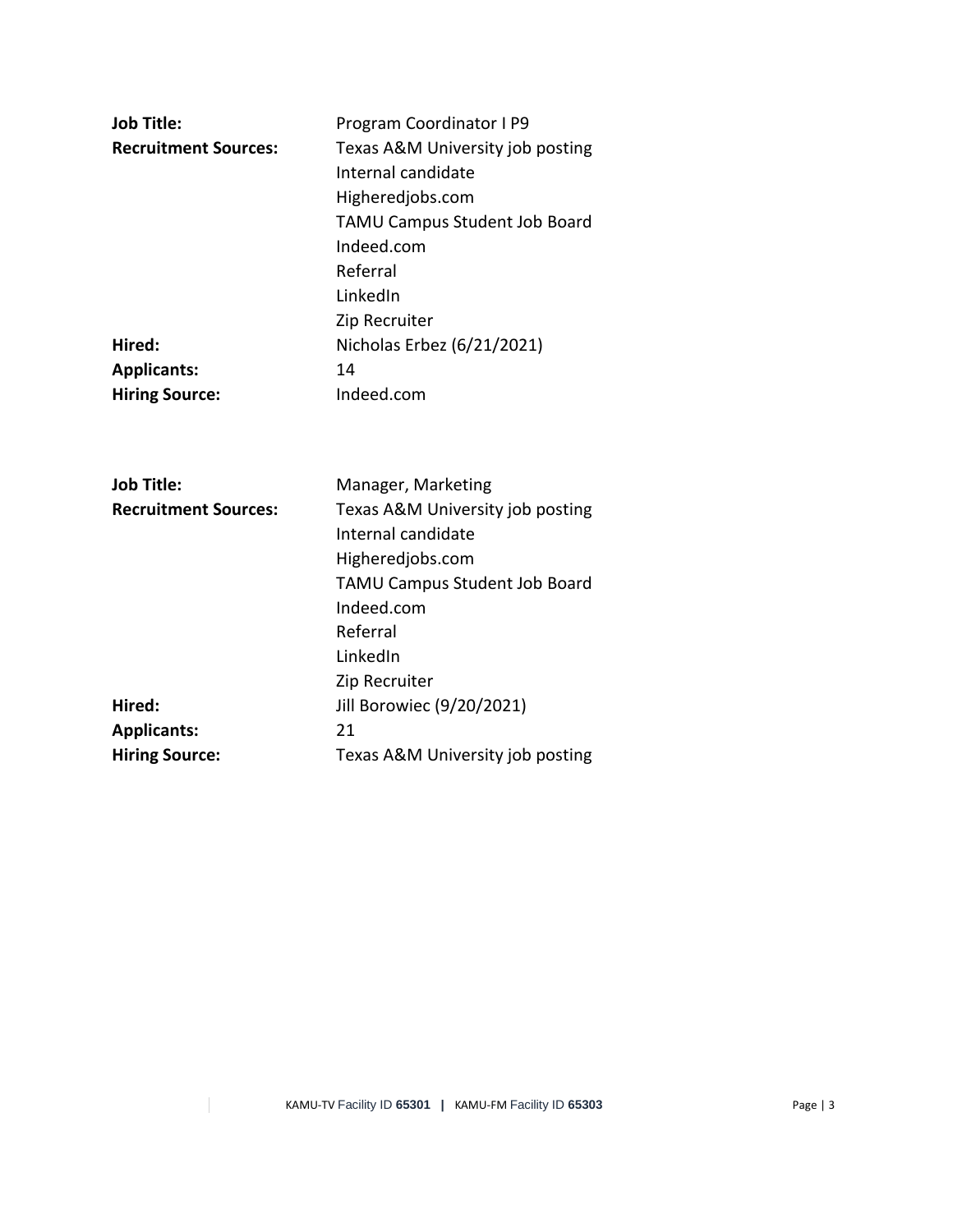| Program Coordinator I P9             |
|--------------------------------------|
| Texas A&M University job posting     |
| <b>TAMU Campus Student Job Board</b> |
| Indeed.com                           |
| Referral                             |
| LinkedIn                             |
| Zip Recruiter                        |
| Christian Taliaferro (1/10/2022)     |
| 14                                   |
| Referral                             |
|                                      |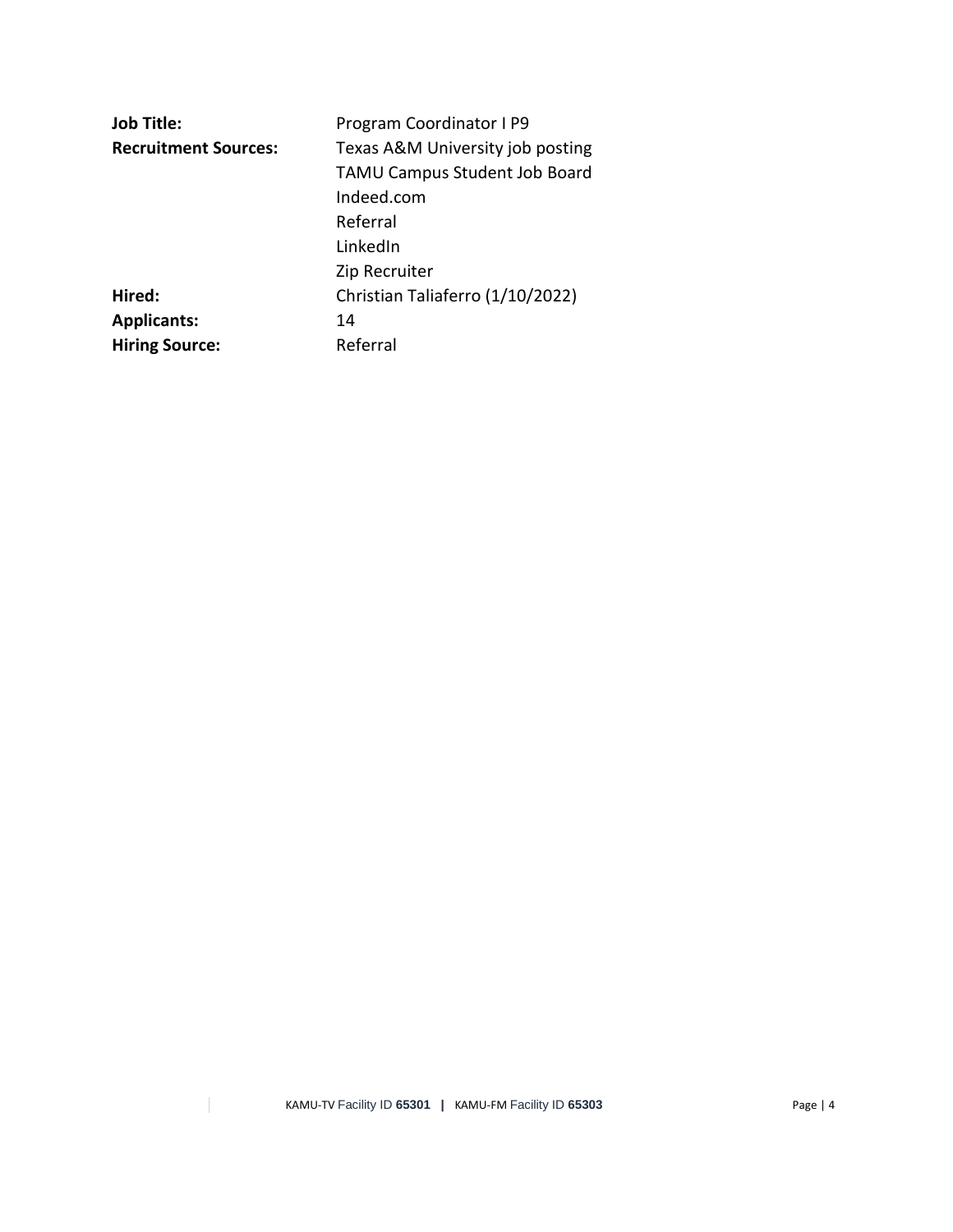# **KAMU-TV & KAMU-FM 2022 EEO PUBLIC FILE REPORT April 1, 2021– March 31, 2022**

#### **III. MASTER RECRUITMENT SOURCE LIST (MRSL)**

To ensure that information concerning each full-time vacancy is widely disseminated, we propose to use the following list of recruitment sources consistent with the requirements of 47 C.F.R. Section 73.2080:

- 1. Human Resources department of Texas A&M University for Job Posting through the Texas A&M University external and internal system websites. [Jobs@tamu.edu](mailto:Jobs@tamu.edu) [http://employees.tamu.edu](http://employees.tamu.edu/) Phone (979) 845-5154
- 2. The Texas Workforce Commission [https://twc.texas.com](https://twc.texas.com/) 800-628-5115
- 3. Glass Door [http://glassdoor.com](http://glassdoor.com/)
- 4. Corporation for Public Broadcasting (CPB) CPB Jobline 401 9th Street, NW Washington, DC 2004-2129 <https://www.cpb.org/jobline>
- 5. Texas Association of Broadcasters (TAB) TAB Job Bank Ann Arnold Center 502 East 11<sup>th</sup> Street, Suite 200 Austin, TX 78701 512-322-9944 <https://www.tab.org/job-bank>
- 6. National Association of Broadcasters [https://www.nab.org](https://www.nab.org/) Career Center 1771 N St. NW, Washington, DC 20036-2800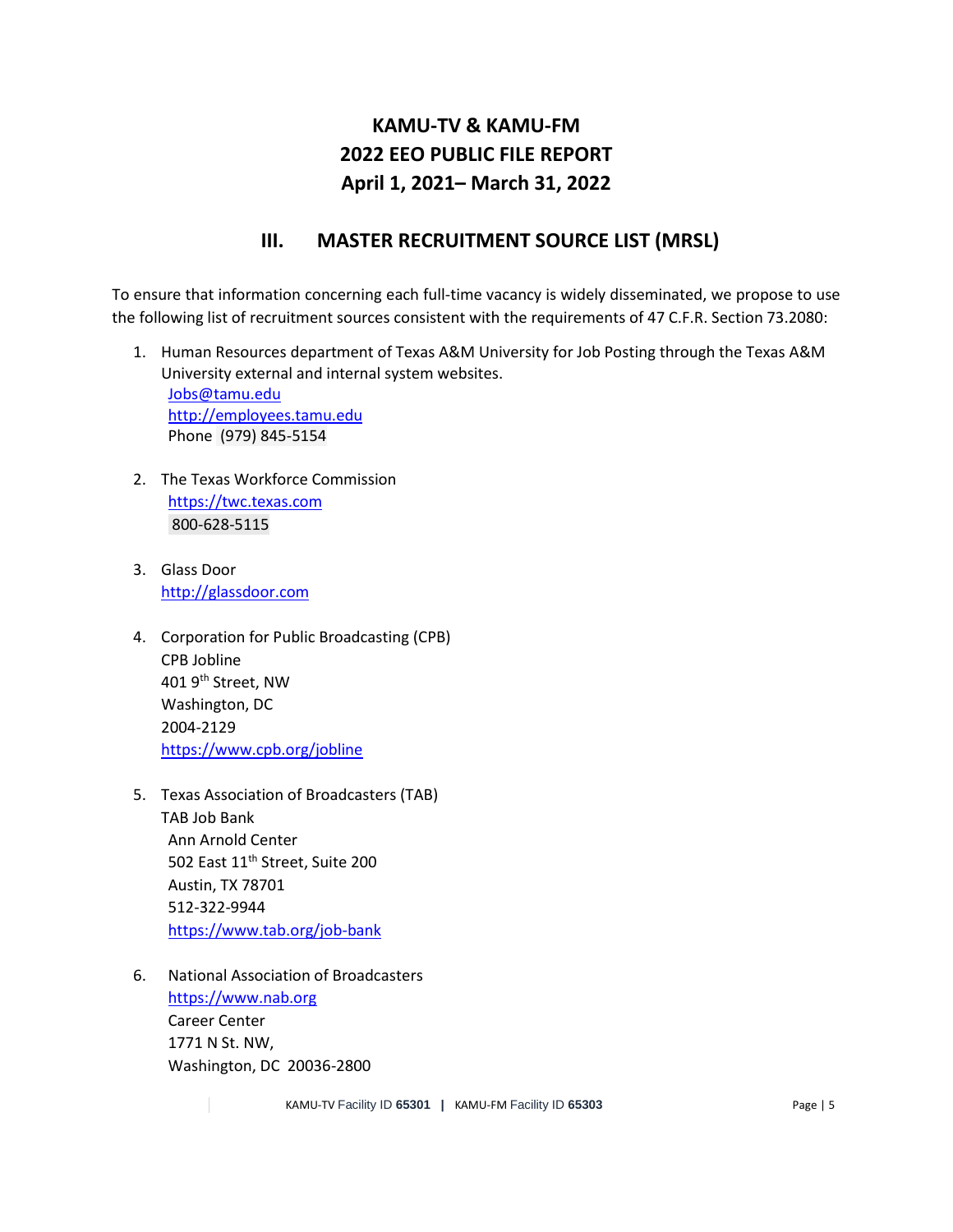202-429-5498

- 7. The Bryan College Station Eagle [https://jobs.theeagle.com](https://jobs.theeagle.com/) 1729 Briarcrest Drive Bryan, TX 77802 979-776-4444
- 8. Society of Broadcast Engineers, Inc. 9102 North Meridian Street, Suite 150 Indianapolis, IN 46260 317846-9000 [https://www.sbe.org/sections/jl\\_listings.php](https://www.sbe.org/sections/jl_listings.php)
- 9. Current Magazine Jobs.current.org 1612 K St. NW Suite 704 Washington, DC 20026 301-270-7240
- 10. Hispanic Outlook [http://www.hispanicoutlookjobs.com](http://www.hispanicoutlookjobs.com/) 80 Route 4 East, Suite 203 Paramus, NJ 07652 800-549-8280
- 11. TANO Texas Association of Nonprofit Organizations <http://tano.org/career-center/> P.O.Box 66473 Houston, TX 77266 713-821-1744
- 12. Zip Recruiter [http://www.ziprecruiter.com](http://www.ziprecruiter.com/) 877-252-1062
- 13. Career Builder [http://careerbuilder.com](http://careerbuilder.com/) 200 N. LaSalle Street, Suite 1100 Chicago, IL 60601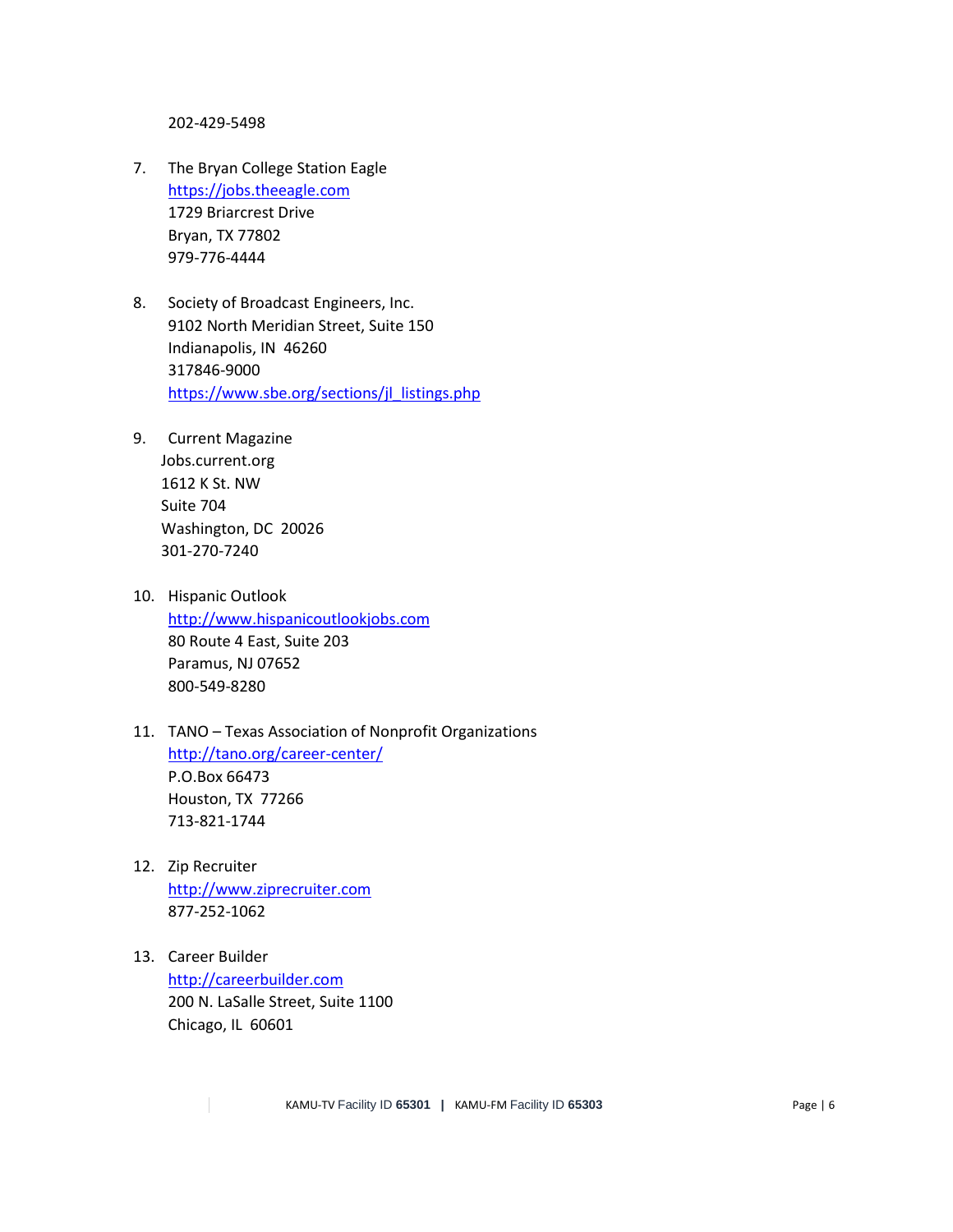- 14. Monster [http://www.monster.com](http://www.monster.com/) 4055 Valley View Lane Dallas, TX 75244 972-340-500
- 15. INSIDE Higher Ed [http://careers.insidehighered.com](http://careers.insidehighered.com/) 1015 18<sup>th</sup> Street NW, Suite 1100 Washington, DC 20036
- 16. LinkedIn <https://lnkd.in/jobs1> Sunnyvale, CA 650-687-3555
- 17. HigherEdJobs [www.higheredjobs.com](http://www.higheredjobs.com/) 715 Lake Street – Suite 400 Oak Park, IL 60301 708-848-4351

Please be advised that KAMU-FM & KAMU-TV is a "Department" of the larger organization Texas A&M University. As a result of this structure all job candidates must be referred to the Human Resources Department of Texas A&M University for Job Posting through the Texas A&M University external and internal system websites. For example, [Jobs@tamu.edu](mailto:Jobs@tamu.edu) (Phone (979) 845-5154). [http://employees.tamu.edu](http://employees.tamu.edu/) , The Texas Workforce Commission [https://twc.texas.com](https://twc.texas.com/) and Glass Door [http://glassdoor.com](http://glassdoor.com/) .

KAMU-TV Facility ID **65301 |** KAMU-FM Facility ID **65303** Page | 7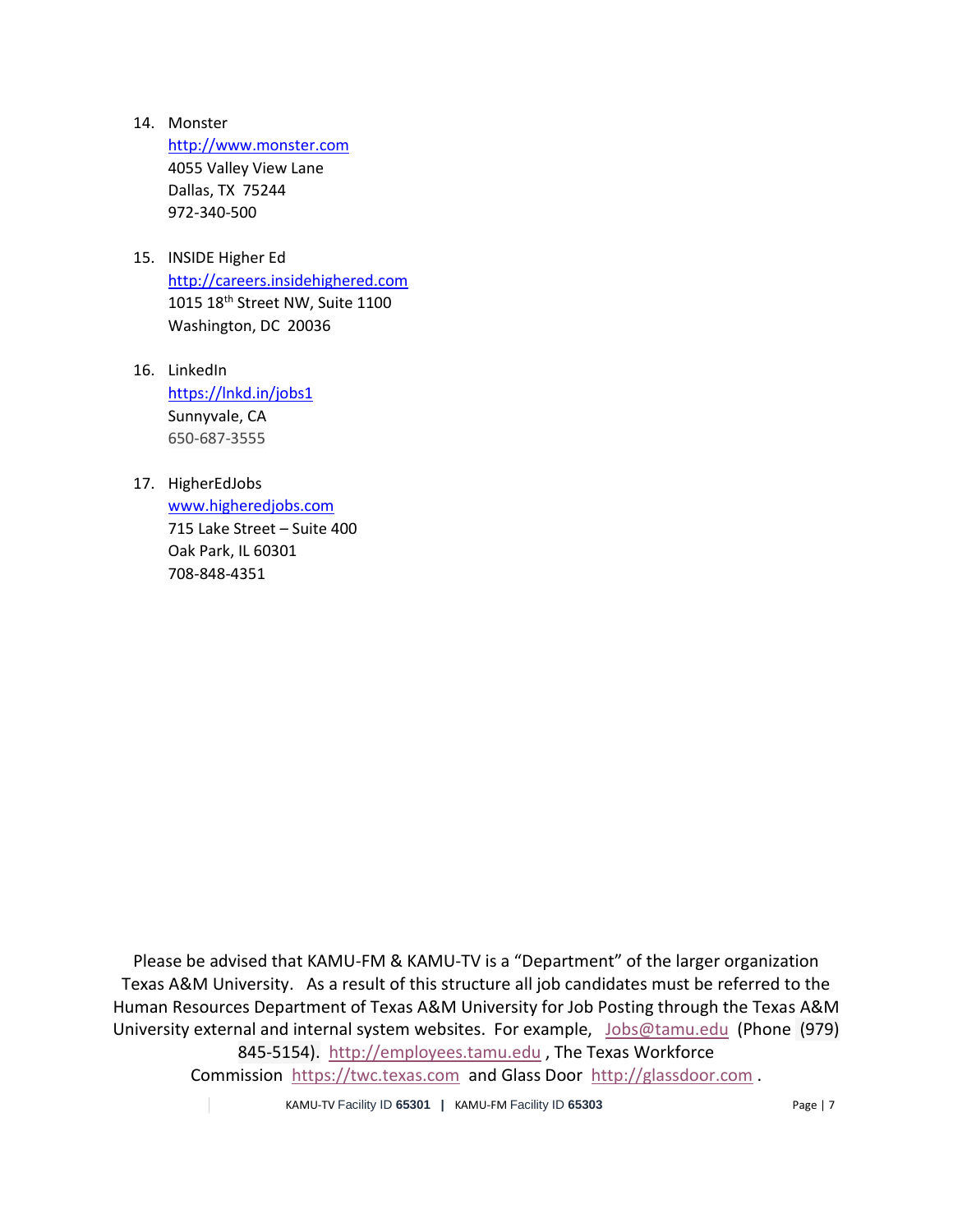# **KAMU-TV & KAMU-FM 2022 EEO PUBLIC FILE REPORT April 1, 2021– March 31, 2022**

### **IV. RECRUITMENT INITIATIVES**

### **Texas A&M Academic Affairs Business Services & Payroll (AABS HRPR)**

Offers Human Resource Development (HRD) students employment through an internship. Candidates are sought from the Texas A&M College of Education advisors as they reach out to the student(s) still needing or looking for an internship.

### **Texas A&M Human Resources & Organizational Effectiveness (HROE) – Recruitment**

Participates in local job fairs for Veterans organized by the Veterans Service Office at Texas A&M University in conjunction with the Texas Workforce Solutions.

Due to the COVID-19 pandemic, in-person events were cancelled or not held in lieu of online or virtual events.

#### **Student Employment**

The Student Employment Office holds a job fair for students every Fall at the Memorial Student Center on the Texas A&M campus. An active on-line job board is maintained in conjunction with an active social media campaign primarily focused upon Facebook & Twitter.

As a department of Texas A&M University, Educational Broadcast Services (EDBS)/KAMU did not attend any recruitment activities. Instead, EDBS/KAMU relies on Texas A&M University's Human Resources Department and the Department of Academic Affairs Business Services (AABS) to participate on our behalf. This enables those entities to provide proper instruction and guidance in all personnel matters.